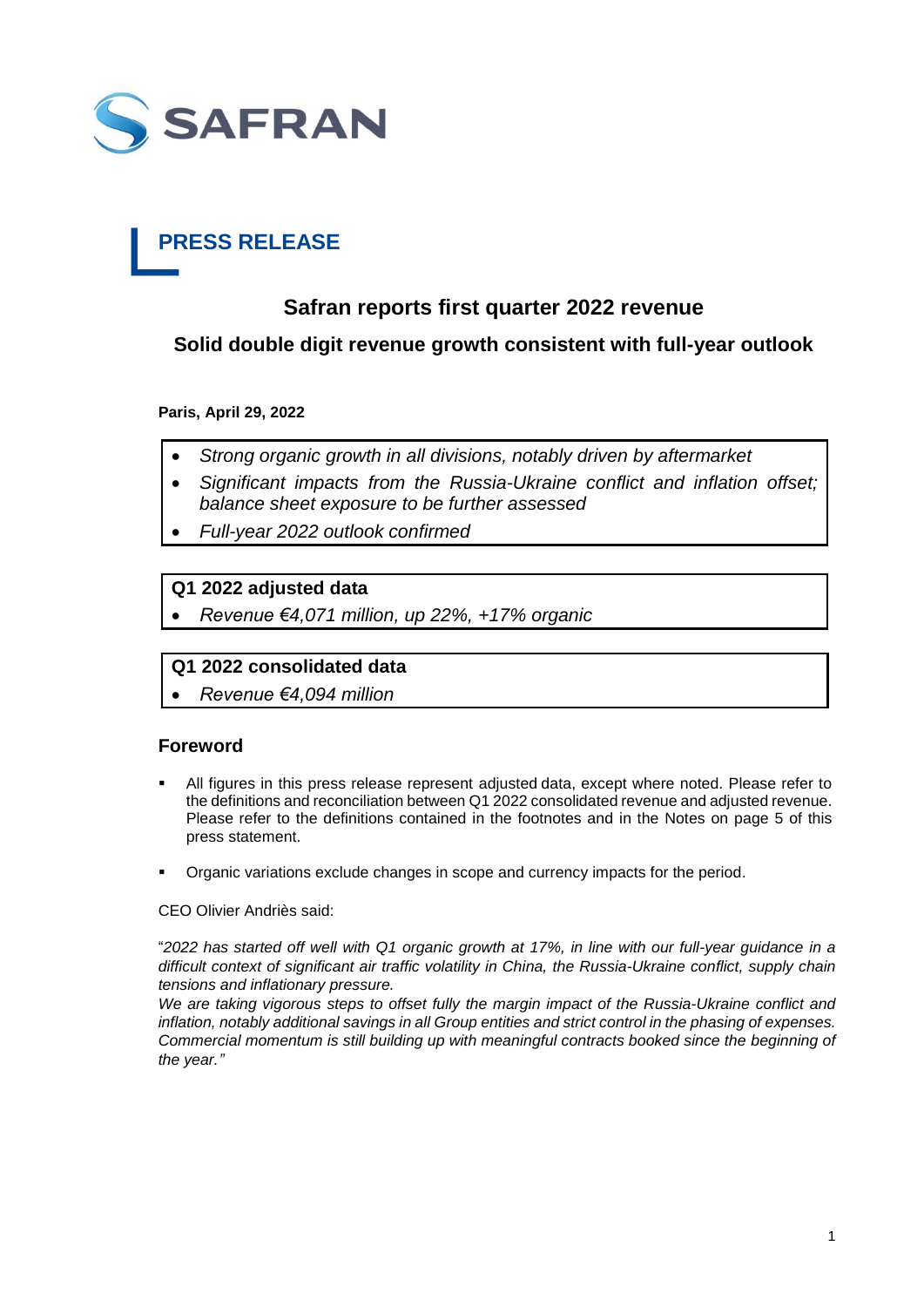

## **Q1 2022 revenue<sup>1</sup>**

During the first quarter, narrowbody air traffic growth stalled compared to Q4 2021 with ASK<sup>2</sup> representing 75% of the Q1 2019 level. Trends are improving in North America and Europe but the severe China downturn impacted the month of March. In Q1 2022, worldwide CFM engines cycles were at 75% of Q1 2019 level.

**Q1 2022 revenue amounted to €4,071 million, up 21.8% compared to Q1 2021, 16.9% organic.**  Change in scope was €(20) million<sup>3</sup> (all in Cabin). Currency impact was €184 million reflecting a positive translation impact of USD revenues, with an average €/\$ spot rate of 1.12 in Q1 2022 (1.21 in Q1 2021). €/\$ hedge rate improved to 1.15 compared to 1.16 in Q1 2021.

On an organic basis, revenue increased by 16.9%:

- **Propulsion:** sales were up by 18.8% mainly due to civil aftermarket, up 52.9% (in USD) thanks to a higher contribution from spare parts sales for CFM56 and to a lesser extent from service contracts and high thrust engines spare parts sales. Civil volumes increased thanks to LEAP engine deliveries outpacing lower volumes for both CFM56 and high thrust engines. Moreover SaM146 deliveries stopped. In Q1 2022, combined shipments of CFM engines reached 254 units (239 LEAP and 15 CFM56), compared with 214 in Q1 2021 (188 LEAP and 26 CFM56). M88 deliveries were down from 15 engines in Q1 2021 to 12 in Q1 2022. Helicopter turbine activities registered a mid-single digit decrease due to lower services and OE deliveries (Arriel family);
- **Equipment & Defense:** sales increased by 12.3% during the first quarter 2022. This solid growth results from higher carbon brakes sales as air traffic recovers, as well as from services for Aerosystems activities. Revenue for nacelles was up both for OE, thanks to LEAP-1A powered A320neo and A330neo, and services. Defense activities were flat compared to Q1 2021. Overall, the division continued to be impacted by a low level of activity in the widebody market (notably on the Boeing 787 program);
- **Aircraft Interiors** revenue strongly increased (29.4%) due to a favorable comparison basis in Q1 2021, Seats and Cabin (galleys and toilets) activities grew both in OE and services.

# **Russia-Ukraine conflict**

In compliance with international sanctions, Safran has suspended all exports and provision of services to Russia and stopped the activity of its industrial joint-ventures in Russia until further notice. Commercial activity in Russia included engine and equipment supplies for many programs (Sukhoi Superjet 100, MC-21 and Kamov 62 & Kamov 226 helicopters) as well as service activities for CFM engines powering around 500 A320 and Boeing 737 aircraft operated by Russian airlines.

Consequently, several material impacts should be noted:

- A suspension of all commercial exports (products and services) to Russia and all operations in Russia resulting in a loss of activity which amounts to c.2% of sales and estimated **c.70bps** on margin:
- Increasing pressure on supply chain and Russia-Ukraine conflict-induced inflation:
	- o Further inflation on raw materials, freight and energy: an additional estimated **c.80bps** impact on margin;
	- o Safran sources c.50% of its titanium needs from VSMPO; 2022 supplies now secured; alternative sources being secured.

-

 $1$  See Q1 figures in the segment breakdown on page 4 of this press statement.

<sup>2</sup> Available Seat-Kilometers.

<sup>3</sup> Divestment of EVAC in June 2021 and Safran Ventilation Systems Oklahoma (Enviro Systems) in November 2021.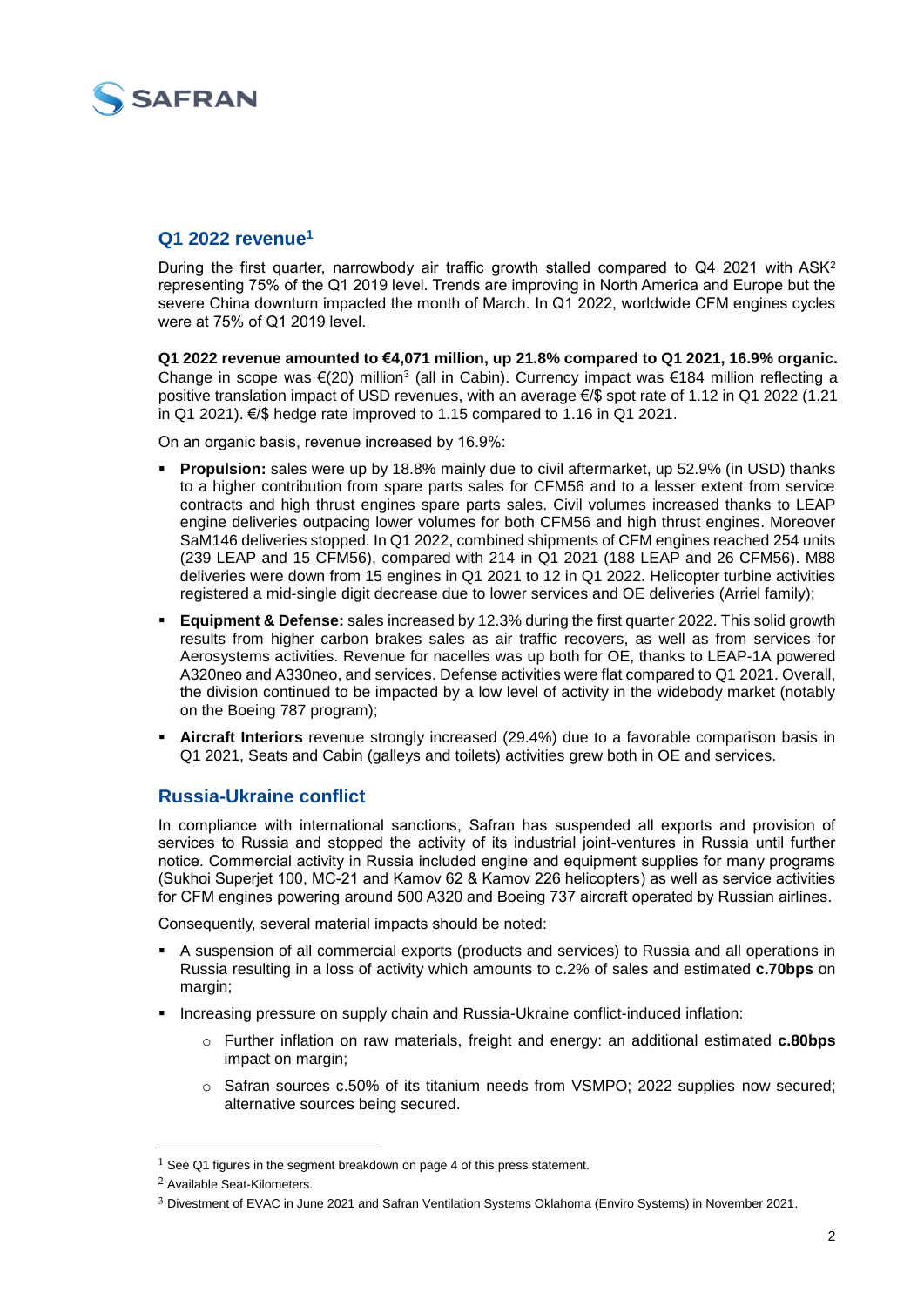

#### **As a result, additional and vigorous cost savings, commercial measures and deferral of some expenses are implemented to offset the aforementioned c.150 bps impact on Safran's 2022 recurring operating margin.**

Moreover, the balance sheet exposure, for Safran and companies accounted for under the equity method, will be further assessed as the Russia-Ukraine situation evolves, notably:

- ArianeGroup: Roscosmos' decision to suspend Soyouz launches through Arianespace;
- Shannon Engine Support: 12 CFM56 & LEAP leased engines stranded in Russia.

# **Full-year 2022 outlook confirmed**

Safran confirms its FY 2022 outlook (at current perimeter, adjusted data):

- Revenue of €18-18.2 billion (at a €/\$ spot rate of 1.14 versus 1.18 previously);
- Recurring operating margin of c.13.0%;
- Free Cash Flow generation of c.€2.0bn.

Key watch items remain:

- The traffic recovery pace (China);
- The state of the supply chain and the cost inflation in energy, freight and raw materials;
- Geopolitical environment.

#### **Currency hedges**

The hedge book amounts \$32.6 billion in April 2022, compared to \$31.4bn in January. Safran continued to hedge year 2025 while lowering the probability of knock-out of the portfolio. The book is composed of options with knock-out barriers spanning from 1.2150 to 1.30, representing a risk on the size of the book and on targeted rates in case of a sudden increase of the euro.

2022 is hedged: targeted hedge rate of \$1.15, for an estimated net exposure of \$9.0 billion.

2023 and 2024 are hedged: targeted hedge rate from \$1.14-1.16, for a respective estimated net exposure of \$10.0 billion and \$11.0 billion.

2025 is partially hedged: targeted hedge rate from \$1.14-1.16; \$4.9 billion hedged out of an estimated net exposure of \$12.0 billion.

\* \* \* \*

\* \* \* \*

#### **Agenda**

| May 25, 2022     |
|------------------|
| July 28, 2022    |
| October 28, 2022 |
|                  |

Safran will host today a conference call open to analysts, investors and media at 8.30 am CET which can be accessed at +33 (0)1 72 72 74 03 (France), +44 (0)207 194 3759 (UK) and +1 646 722 4916 (US) (access code for all countries: 17692593#).

Please ask for the "Safran" conference and state your name. We advise you to dial in 10 minutes before the start of the conference.

A replay of the conference call will be available until July 28, 2022 at +33 (0)1 70 71 01 60, +44 (0) 203 364 5147 and +1 (646) 722 4969 (access code for all countries: 425020135#).

The press release and presentation are available on the website at www.safran-group.com (Finance section).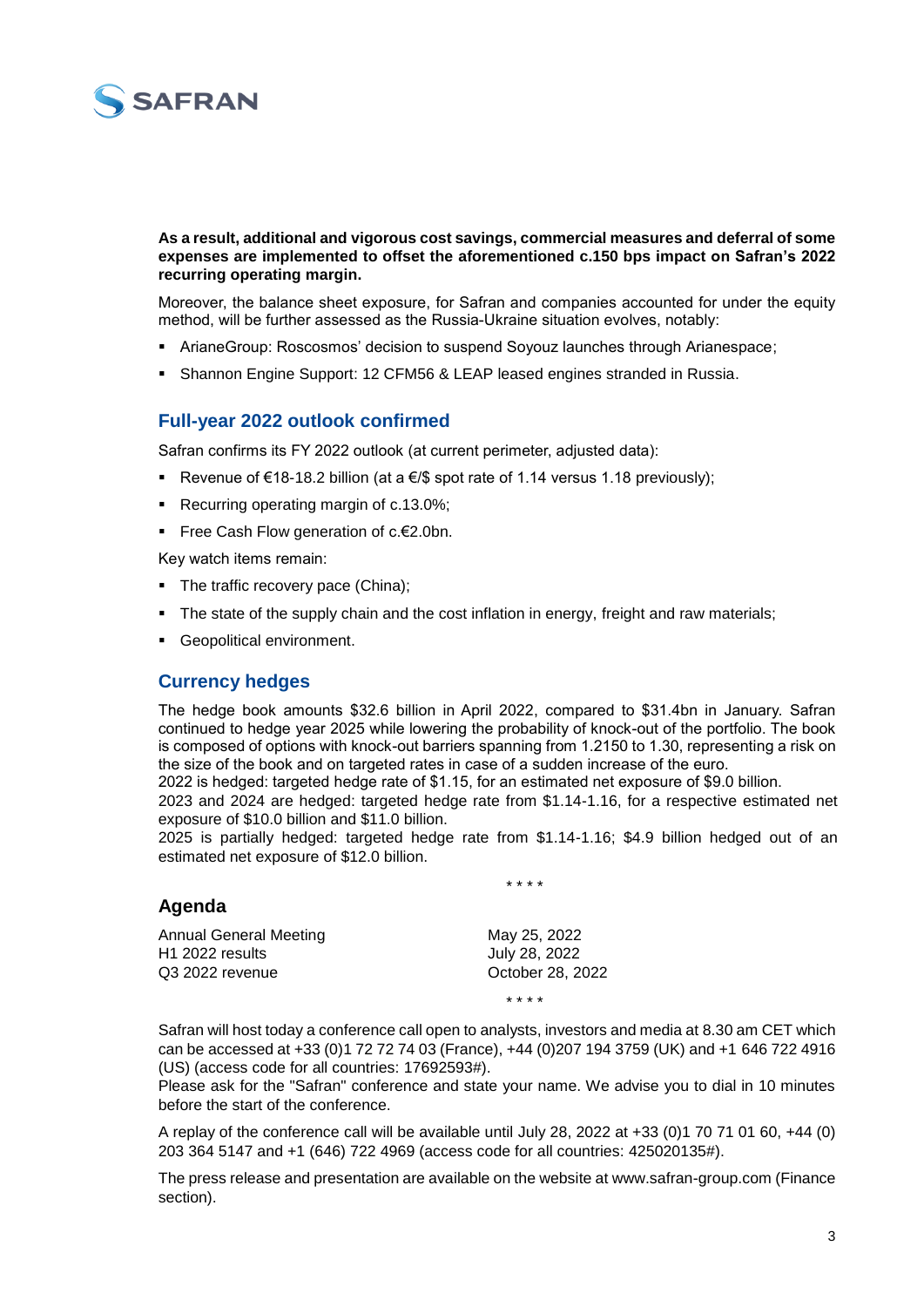

# **Key figures**

# **1. Segment breakdown**

| Segment breakdown of adjusted revenue<br>(In Euro million) | Q1 2021 | Q1 2022 | % change | % change<br>in scope     | % change<br>currency | % change<br>organic |
|------------------------------------------------------------|---------|---------|----------|--------------------------|----------------------|---------------------|
| Propulsion                                                 | .561    | .942    | 24.4%    | $\,$                     | 5.6%                 | 18.8%               |
| Equipment & Defense                                        | .464    | 1.716   | 17.2%    | $\overline{\phantom{a}}$ | 4.9%                 | 12.3%               |
| <b>Aircraft Interiors</b>                                  | 313     | 409     | 30.7%    | (6.4)%                   | 7.7%                 | 29.4%               |
| Holding company & Others                                   |         |         | n/s      | n/s                      | n/s                  | n/s                 |
| <b>Total Group</b>                                         | 3.342   | 4.071   | 21.8%    | (0.6)%                   | 5.5%                 | 16.9%               |

| OE / Services adjusted revenue breakdown |           | Q1 2021         | Q1 2022   |                 |  |
|------------------------------------------|-----------|-----------------|-----------|-----------------|--|
| (In Euro million)                        | <b>OE</b> | <b>Services</b> | <b>OE</b> | <b>Services</b> |  |
| <b>Propulsion</b>                        | 620       | 941             | 710       | 1.232           |  |
| % of revenue                             | 39.7%     | 60.3%           | 36.6%     | 63.4%           |  |
| <b>Equipment &amp; Defense</b>           | 991       | 473             | 1.070     | 646             |  |
| % of revenue                             | 67.7%     | 32.3%           | 62.4%     | 37.6%           |  |
| Aircraft Interiors <sup>4</sup>          | 230       | 83              | 288       | 121             |  |
| ■% of revenue                            | 73.5%     | 26.5%           | 70.4%     | 29.6%           |  |

| 2021 revenue by quarter<br>(In Euro million) | Q1 2021 | Q2 2021 | Q3 2021 | Q4 2021 | FY 2021 |
|----------------------------------------------|---------|---------|---------|---------|---------|
| Propulsion                                   | .561    | .688    | 1.812   | 2.378   | 7.439   |
| Equipment & Defense                          | .464    | .508    | 1.535   | 1.818   | 6,325   |
| <b>Aircraft Interiors</b>                    | 313     | 333     | 385     | 444     | 1.475   |
| Holding company & Others                     |         |         |         |         | 18      |
| <b>Total Group</b>                           | 3.342   | 3.534   | 3.734   | 4.647   | 15.257  |

| Euro/USD rate             | Q1 2021 | Q1 2022 |
|---------------------------|---------|---------|
| Average spot rate         | 1.21    | 1.12    |
| Spot rate (end of period) | 1 17    | 1.11    |
| Hedge rate                | 1 1 6   | 1.15    |

# **2. Number of products delivered on major aerospace programs**

| <b>Number of units delivered</b>      | Q1 2021 | Q1 2022 | % change |
|---------------------------------------|---------|---------|----------|
| LEAP engines                          | 188     | 239     | 27%      |
| CFM56 engines                         | 26      | 15      | $-42%$   |
| High thrust engines                   | 70      | 48      | $-31%$   |
| Helicopter turbines                   | 133     | 110     | $-17%$   |
| M88 engines                           | 15      | 12      | $-20%$   |
| 787 landing gears sets                | 11      |         | $-100%$  |
| A350 landing gears sets               | 9       | 10      | 11%      |
| A330neo nacelles                      | 4       | 12      | 200%     |
| A320neo nacelles                      | 128     | 141     | 10%      |
| Small nacelles (biz & regional jets)  | 94      | 117     | 24%      |
| A350 lavatories                       | 55      | 71      | 29%      |
| Business class seats                  | 363     | 346     | $-5%$    |
| A320 emergency slides                 | 797     | 1,106   | 39%      |
| 787 primary power distribution system | 55      | 8       | -85%     |
|                                       |         |         |          |

<sup>4</sup> Retrofit is included in OE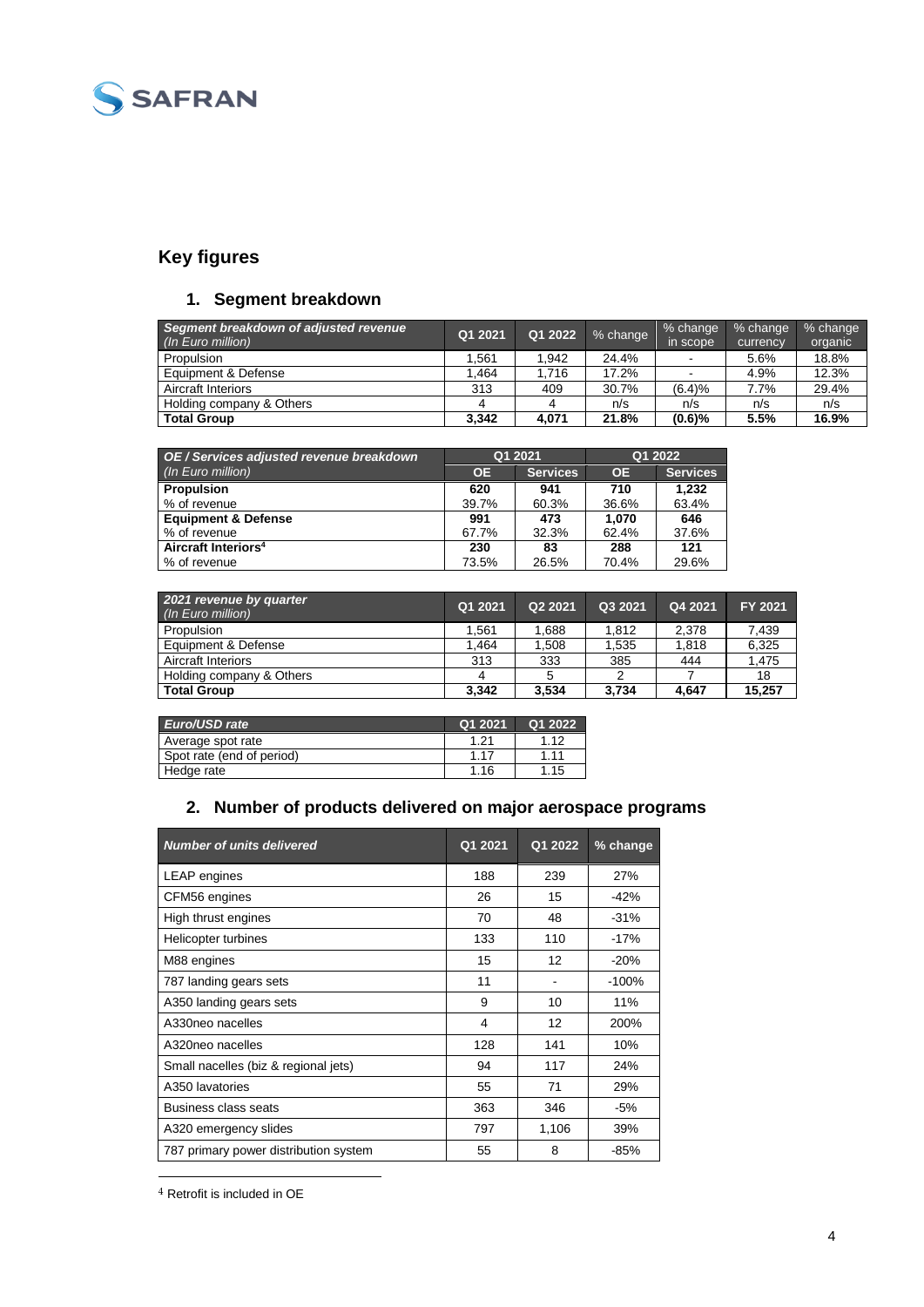

### **Notes**

Adjusted revenue:

To reflect the Group's actual economic performance and enable it to be monitored and benchmarked against competitors, Safran prepares an adjusted revenue.

Safran's consolidated revenue has been adjusted for the impact of:

- the mark-to-market of foreign currency derivatives, in order to better reflect the economic substance of the Group's overall foreign currency risk hedging strategy:
	- revenue net of purchases denominated in foreign currencies is measured using the effective hedged rate, i.e., including the costs of the hedging strategy,
	- all mark-to-market changes on instruments hedging future cash flows are neutralized.

The resulting changes in deferred tax have also been adjusted.

| Q1 2022           |      | Currency hedging<br><b>Business combinations</b> |                                             |                                                                  |                                                 |                         |
|-------------------|------|--------------------------------------------------|---------------------------------------------|------------------------------------------------------------------|-------------------------------------------------|-------------------------|
| (In Euro million) | data | <b>Consolidated Remeasurement</b><br>of revenue  | <b>Deferred</b><br>hedging gain<br>$/$ loss | Amortization of<br>intangible assets<br>-Sagem-<br>Snecma merger | PPA impacts -<br>other business<br>combinations | <b>Adjusted</b><br>data |

**Revenue 4,094 (23) 4,071**

First quarter 2022 reconciliation between consolidated revenue and adjusted revenue: